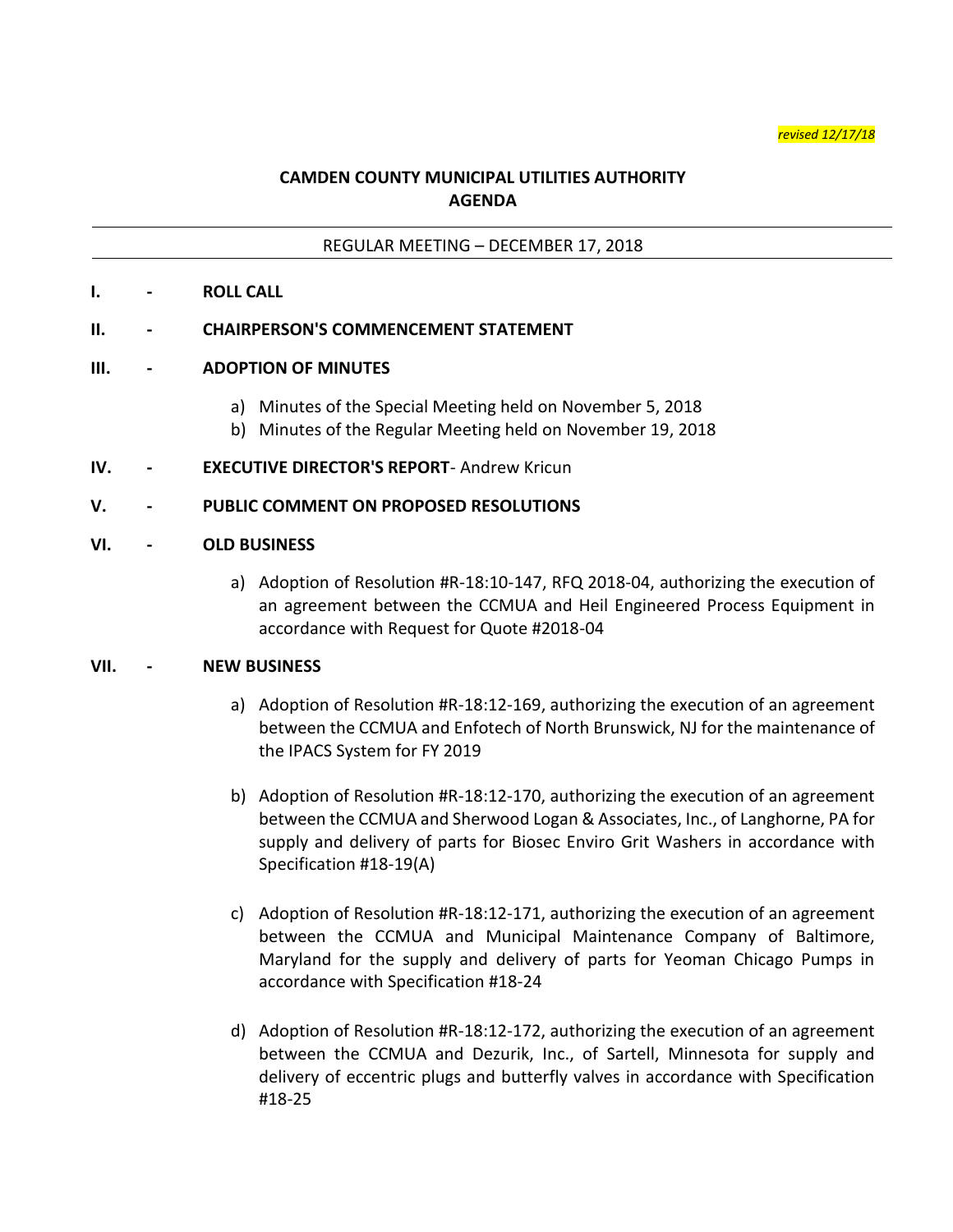- e) Adoption of Resolution #R-18:12-173, authorizing Change Order No. 1 for design engineering contract to JMT for construction of a new wet weather pumping station
- f) Adoption of Resolution #R-18:12-174, authorizing Change Order No. 1 to JMT Associates for design engineering services needed for the dredging of Camden City CSO Outfalls
- g) Adoption of Resolution #R-18:12-175, authorizing an agreement with D&B/Guarino Engineers, LLC for Design Engineering Services during construction of upgrades to the junction chamber and associated piping at the CCMUA's Delaware #1 WPCF
- h) Adoption of Resolution #R-18:12-176, authorizing an agreement with Greeley and Hansen for design engineering services during construction needed for the raw sewage pump upgrades and wet weather capacity upgrades at the Delaware #1 WPCF
- i) Adoption of Resolution #R-18:12-177, authorizing an agreement with Johnson, Mirmiran & Thompson, Inc for design engineering services during construction of a 100MGD pumping station in Camden City and the dredging of nine Camden City CSO outfalls
- j) Adoption of Resolution #R-18:11-178, authorizing an agreement with Remington & Vernick Engineers for design engineering services during construction of the Arch Street Pump Station improvements and Cooper Street improvements
- k) Adoption of Resolution #R-18:12-179, authorizing an agreement with F.X. Browne, Inc, a Division of Bogia Engineering, Inc., for design engineering services during the dredging of Newton Creek
- l) Adoption of Resolution #R-18:12-180, regarding Fulton Bank and the execution of documents for cash management services consistent with the award of CCMUA Resolution #R-18:4-88
- m) Adoption of Resolution #R-18:12-181, authorizing award of a contract for Contract #117, Delaware #1 WPCF separation of City and County interceptors to Northeast Remsco Construction, Inc.
- n) Adoption of Resolution #R-18:12-182, amending various policies of the Camden County Municipal Utilities Authority